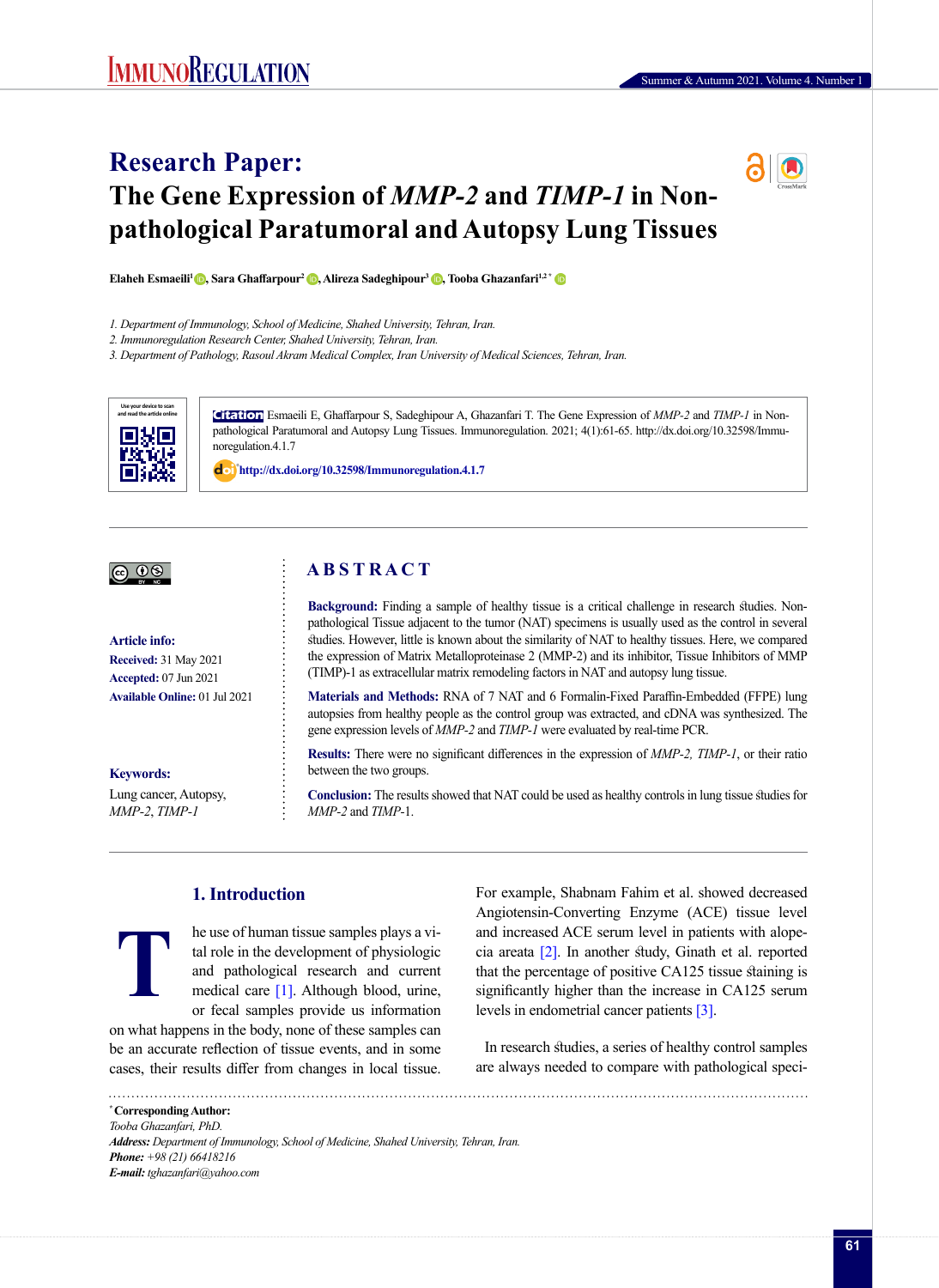mens to examine the changes caused by pathological conditions properly. However, it is immoral to take normal tissue from healthy people, and in these cases, samples such as autopsy specimens, a part of transplanted organ tissue, or archival clinical specimens are employed. The Non-pathological Tissue Adjacent to the Tumor (NAT) is the available samples used as a control in research studies, especially in oncology [\[1\]](#page-3-0). However, the number of studies that compared the NAT with healthy tissues is limited. Notably, our knowledge comes from breast tissue, where healthy marginal tissue samples can be easily achieved from reduction mammoplasty and prophylactic mastectomy.

In 2017, Dvir Aran et al. used RNA-seq collection of the Genotype-Tissue Expression (GTEx) program and the Cancer Genome Atlas (TCGA) to conduct a comprehensive study on the expression of a large number of genes in the healthy autopsy, tumor, and NAT samples in eight tissues (uterus, bladder, breast, prostate, thyroid, lung, colon, and liver). This study explored that tumorsecreted factors affect the adjacent microenvironment to boost tumor metastasis. They suggested a pan-cancer mechanism of proinflammatory signals but not a repair process in NAT [\[4\]](#page-3-3).

Several studies have focused on the tissue repair process and Extracellular Matrix (ECM) remodeling underlying the pathogenesis of chronic diseases. Matrix Metalloproteinases (MMP) are endopeptidases that need zinc or calcium atoms to function properly. These enzymes play diverse functions in the human body before and after birth in normal and pathological conditions [\[5\].](#page-4-0) Degradation of the lung ECM is necessary for development, wound healing, and lung repair after lung injury, which is performed by the MMPs [6]. MMPs are involved in the pathogenesis of emphysema, chronic obstructive pulmonary disease, and asthma [\[7\]](#page-4-1). Tissue Inhibitors of MMPs (TIMPs) are endogenous and natural inhibitors of MMPs [\[8\].](#page-4-2) A change in TIMP or MMP level can disrupt the MMP/TIMP ratio and cause pulmonary ECM remodeling in the lung [\[9\]](#page-4-3).

The present study aimed to examine this hypothesis whether gene expression of *MMP-2* and *TIMP-1* as ECM remodeling factors are different between non-pathological paratumoral and autopsy lung tissue. For this reason, RNA isolated from both sample types was surveyed using real-time PCR as a standard gold technique.

# **2. Materials and Methods**

#### **Study design and materials**

Out study samples included 30 Formalin-Fixed Paraffin-Embedded (FFPE) NAT tissue blocks from patients with lung cancer receiving surgery for diagnosis and 30 FFPE autopsy lung tissue blocks from healthy people who died because of accident or heart attack as the control group. The participants were 30 to 60 years old. They were no current smoker or addicted to drugs. Twenty non-pathological parts of NAT (with no inflammation and neoplasia) and 20 autopsy samples (with no signs of edema, hemorrhage, and inflammation) were selected by three tainted pathologists. However, because of the low quality of some RNA isolates, 7 samples in the autopsy group and 6 samples in the NAT group remained.

## **RNA extraction**

Four 10-μm sections from each FFPE specimen were deparaffinized twice using xylene at 56°C for 30 min with 400 rpm agitation. The remaining xylene was washed twice by 96% ethanol. Total RNA was extracted according to the kit protocol (RNeasy FFPE Kit, QIA-GEN). Unlike kit protocol, samples were incubated with proteinase K for 3 h. Immediately after extraction, the purity and concentration of RNA were evaluated by the NanoDrop 2000 spectrophotometer (Thermo Fisher Scientific, USA). The samples with an A260/A280 ratio of less than 1.8 were excluded from the study. The integrity of RNA samples was appraised by Agilent RNA 6000 Nano Kit (Agilent Technologies, Waldbronn, Germany). The samples with DV200 (percentage of RNA fragments that are more than 200 nucleotides in size) of more than 30% were accepted. RNA (1000 ng) samples were transcribed with a high-capacity cDNA reverse transcription kit (Applied Biosystems, USA).

## **Quantitative Reverse Transcription-Polymerase chain Reaction (QRT-PCR)**

The characteristics and specificity of designed primers [\(Table 1\)](#page-2-0) were checked by online OligoAnalyzer™ Tool software and the Basic Local Alignment Search Tool, respectively. Real-time PCR was performed in triplicate using RealQ Plus 2x Master Mix Green (Amplicon, Denmark) on the StepOnePlus™ Real-Time PCR System (Applied Biosystems, USA). Each reaction contained 10 μL of 2X master mix, 6 μL nuclease-free water, 10 pmol from each primer ( $\sim 1 \mu L$ ), and 2  $\mu L$  from 1: 2 diluted cDNA. The amplification program was as follows: initial denaturation at 95°C for 15 min, 50 cycles of two-step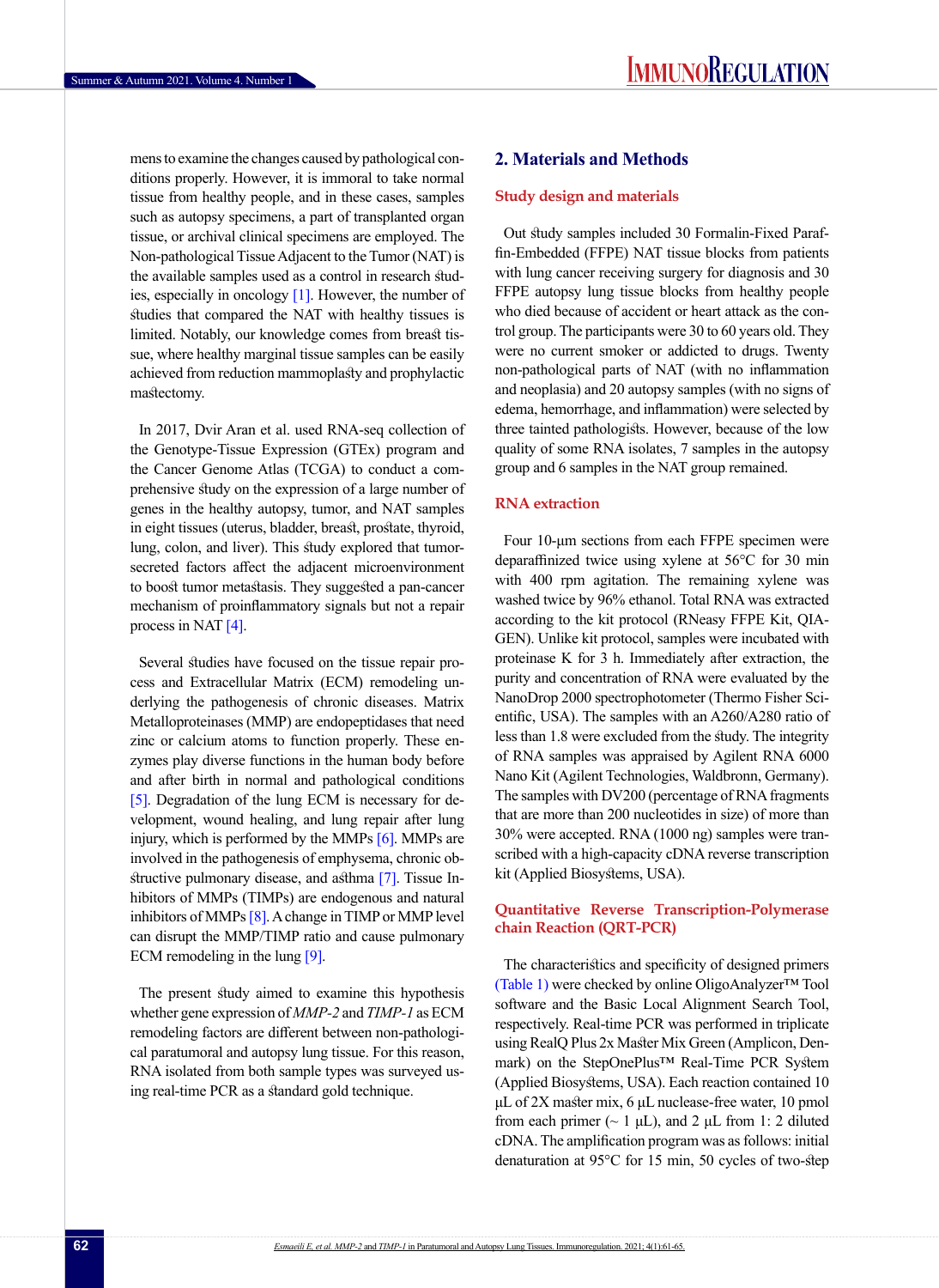

#### **IMMUNOREGULATION**

<span id="page-2-1"></span>**Figure 1.** The gene expression of *MMP-2, TIMP-1*, and the ratio of *MMP-2* to *TIMP-1* in the Non-pathological Tissue Adjacent to the Tumor (NAT) and the autopsy lung tissues

*MMP-2* and *TIMP-1* were quantified in NAT (n=6) and health lung autopsy (n=7). The gene expression data were normalized using PGK1 as the reference gene. The obtained data were compared by the Mann-Whitney U test. The center of boxplots represents the median of the measurement, and the first and third percentile are shown by the lower and upper bounds of the box. Whiskers beyond these points represent  $1.5 \times$  the interquartile range. P value <0.05 was considered statistically significant.

amplification, including 30 s denaturation at 95°C, and annealing at 60°C for 1 min. This procedure followed a melt curve resolution ramping 60°C to 95°C with a rate of 0.3°C per second. The data were normalized to the Phosphoglycerate Kinase1 (PGK1) level. Primers efficiency was computed using LinRegPCR software, version 2016.1.

#### **Statistical analysis**

The threshold cycle (CT) value of each sample was defined by StepOnePlus™ Real-Time PCR System (Applied Biosystems, USA). Because of high and uniform efficiency, we used the  $2-\Delta\Delta Cq$  (Livak) method for statistical analysis. The Mann-Whitney U test was used for mean comparison between groups. P value less than 0.05 was considered statistically significant. All statistical analyses were carried out using SPSS version 16.

## **3. Results**

In this study, 7 FFPE NAT and 6 FFPE autopsy lung tissues were evaluated. There was no significant difference between the average age of NAT (36.86±10.19) and autopsy  $45.83\pm6.88$  groups (P=0.101). There were three males and four females in the NAT group, while all participants in the autopsy group were male.

The result demonstrated no significant differences in the expression of *MMP-2* (median: 1.661, Q1: 0.5322, Q3:2.214 vs median: 1.015 Q1: 0.7285, Q3: 1.883, P=0.490), *TIMP1* (median: 0.763, Q1: 0.4201, Q3: 2.815 vs median: 1.235, Q1: 0.5625, Q3: 1.654, P=0.730) and the ratio of *MMP-2/TIMP1* (median: 1.945, Q1: 0.5433, Q3: 5.636 vs median: 1.129, Q1: 0.3894, Q3: 2.567, P=0.699) between NAT and autopsy samples [\(Figure 1\).](#page-2-1)

<span id="page-2-0"></span>**Table 1.** The characteristics of specific primer sequences for Phosphoglycerate Kinase 1 (*PGK1*), Matrix Metalloproteinase 2 (*MMP-2*), and Tissue Inhibitors of MMP 1 (*TIMP1*)

| Gene    | Forward $(5'-3')$                                                   | Temperature (°C) | <b>Product Length (Base Pair)</b> |
|---------|---------------------------------------------------------------------|------------------|-----------------------------------|
| $MMP-2$ | Forward: GATCTTGACCAGAATACCATC<br>Reverse: GCCAATGATCCTGTATGTG      | 53.5<br>53.51    | 129                               |
| TIMP1   | Forward: AAGATGACCAAGATGTATAAAGG<br>Reverse: GGGACCTGTGGAAGTATC     | 53.89<br>53.58   | 109                               |
| PGK1    | Forward: GGAAGAAGGGAAGGGAAAAGATG<br>Reverse: AAGCATCATTGACATAGACATC | 58.98<br>54.34   | 116                               |
|         |                                                                     |                  |                                   |

**IMMUNOREGULATION**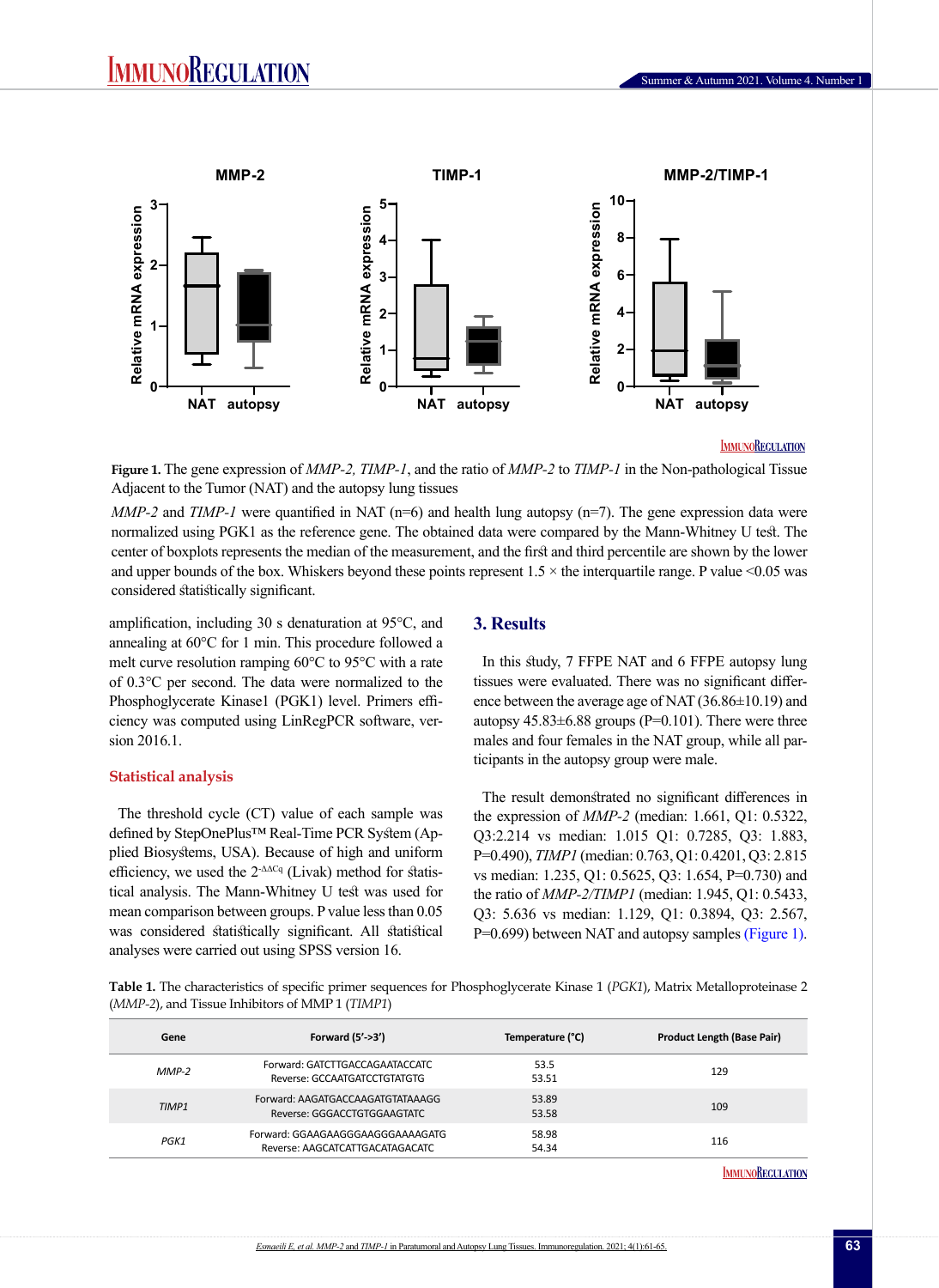# **4. Discussion**

The utilization of human tissue specimens has contributed to remarkable scientific and medical development. A healthy tissue as a control group is always needed to examine pathological tissues. The non-pathological residue part of archival specimens is the available and valuable samples as a control group, especially in cancer research [\[1\].](#page-3-0) A comprehensive study demonstrated that NAT has an intermediate characteristic between tumor and healthy tissue  $[4]$ . They examined the alteration of gene expression using RNA-seq, and it remains to be validated by real-time PCR. This study aimed to check whether the expression of ECM remodeling agents such as *MMP-2* and *TIMP-1* are different between NAT and healthy autopsy specimens. We found no changes in the gene expression pattern of *MMP-2, TIMP-*1, and their ratio between the two groups.

Aran et al. using RNA seq. data collection reported that the expression of *MMP-2* (0.8 fold change) and *TIMP-1* (2.5 fold change) significantly downregulated in NAT compared with healthy control lung tissue  $[4]$ . In lung tissue studies, factors such as smoking or drug addiction are in the exclusion criteria  $[10]$ , but Dvir Aran et al. had not mentioned any inclusion or exclusion criteria in their report  $[4]$ . In this study, we considered almost all factors that can affect lung tissue and cause incorrect conclusions, such as lung disease, smoking, or drug addiction. In addition, Trujillo et al. using microarray and real-time PCR, demonstrated that mean transcript level for MMP-2 differed between histologically normal breast tissues located 1 cm from the tumor margin (TAHN-1) compared with TAHN-5 tissues and reduction mammoplasty samples, but was not statistically significant [\[11\].](#page-4-5) Therefore, the tissues located more than 5 cm from the tumor margin are more similar to the healthy tissues.

A major limitation to investigate the gene expression was the degradation of RNA isolated from FFPE samples. Although the archival specimens are available in large numbers, the integrity of extracted RNA is extremely poor. Therefore, to perform the test on an acceptable number of samples, multi-center work must be done.

# **5. Conclusion**

In conclusion, we could suggest that non-pathological tissue adjacent to the tumor can be used as the healthy control in lung tissue studies for MMP-2 and TIMP-1. However, evaluating several ECM remodeling factors in a larger sample size regarding the distance of tissue adjacent from the tumor margin could provide a better understanding of the difference between NAT and healthy lung tissue.

# **Ethical Considerations**

## **Compliance with ethical guidelines**

This study was approved by the Immunoregulation Research Center and Research Ethics Committees of Shahed University (Code: IR.SHAHED.REC.1398.102).

## **Funding**

This study was funded by the Immunoregulation Research Centre of Shahed University.

## **Authors' contributions**

Conceptualization: Tooba Ghazanfari; Methodology: Sara Ghaffarpour, Elaheh Esmaeili, Alireza Sadeghipour; Investigation: All author; Writing original draft: Sara Ghaffarpour, Elaheh Esmaeili; Writing review & editing: Tooba Ghazanfari; Funding acquisition: Tooba Ghazanfari; Resources: Tooba Ghazanfari; Supervision: Tooba Ghazanfari.

## **Conflicts of interest**

The authors declared no conflict of interest.

#### **References**

- <span id="page-3-0"></span>[1] Bledsoe MJ, Grizzle WE. Use of human specimens in research: The evolving United States regulatory, policy, and scientific landscape. Diagnostic Histopathology. 2013; 19(9):322-30. [[DOI:10.1016/j.mpdhp.2013.06.015\]](https://doi.org/10.1016/j.mpdhp.2013.06.015) [\[PMID\]](https://www.ncbi.nlm.nih.gov/pubmed/24639889) [\[PMCID\]](http://www.ncbi.nlm.nih.gov/pmc/articles/PMC3954467)
- <span id="page-3-1"></span>[2] Fahim Sh, Montazer F, Tohidinik HR, Naraghi ZS, Abedini R, Nasimi M, et al. Serum and tissue angiotensin-converting enzyme in patients with alopecia areata. Indian Journal of Dermatology, Venereology, and Leprology. 2019; 85(3):295- 9. [\[DOI:10.4103/ijdvl.IJDVL\\_158\\_17](https://doi.org/10.4103/ijdvl.IJDVL_158_17)] [\[PMID\]](https://www.ncbi.nlm.nih.gov/pubmed/29582789)
- <span id="page-3-2"></span>[3] Ginath S, Menczer J, Fintsi Y, Ben-Shem E, Glezerman M, Avinoach I. Tissue and serum CA125 expression in endometrial cancer. International Journal of Gynecologic Cancer. 2002; 12(4):372-5. [\[DOI:10.1046/j.1525-1438.2002.01007.x\]](https://doi.org/10.1046/j.1525-1438.2002.01007.x) [\[PMID](https://www.ncbi.nlm.nih.gov/pubmed/12144685)]
- <span id="page-3-3"></span>[4] Aran D, Camarda R, Odegaard J, Paik H, Oskotsky B, Krings G, et al. Comprehensive analysis of normal adjacent to tumor transcriptomes. Nature Communications. 2017; 8(1):1077. [\[DOI:10.1038/s41467-017-01027-z](https://doi.org/10.1038/s41467-017-01027-z)] [\[PMID\]](https://www.ncbi.nlm.nih.gov/pubmed/29057876) [\[PMCID\]](http://www.ncbi.nlm.nih.gov/pmc/articles/PMC5651823)